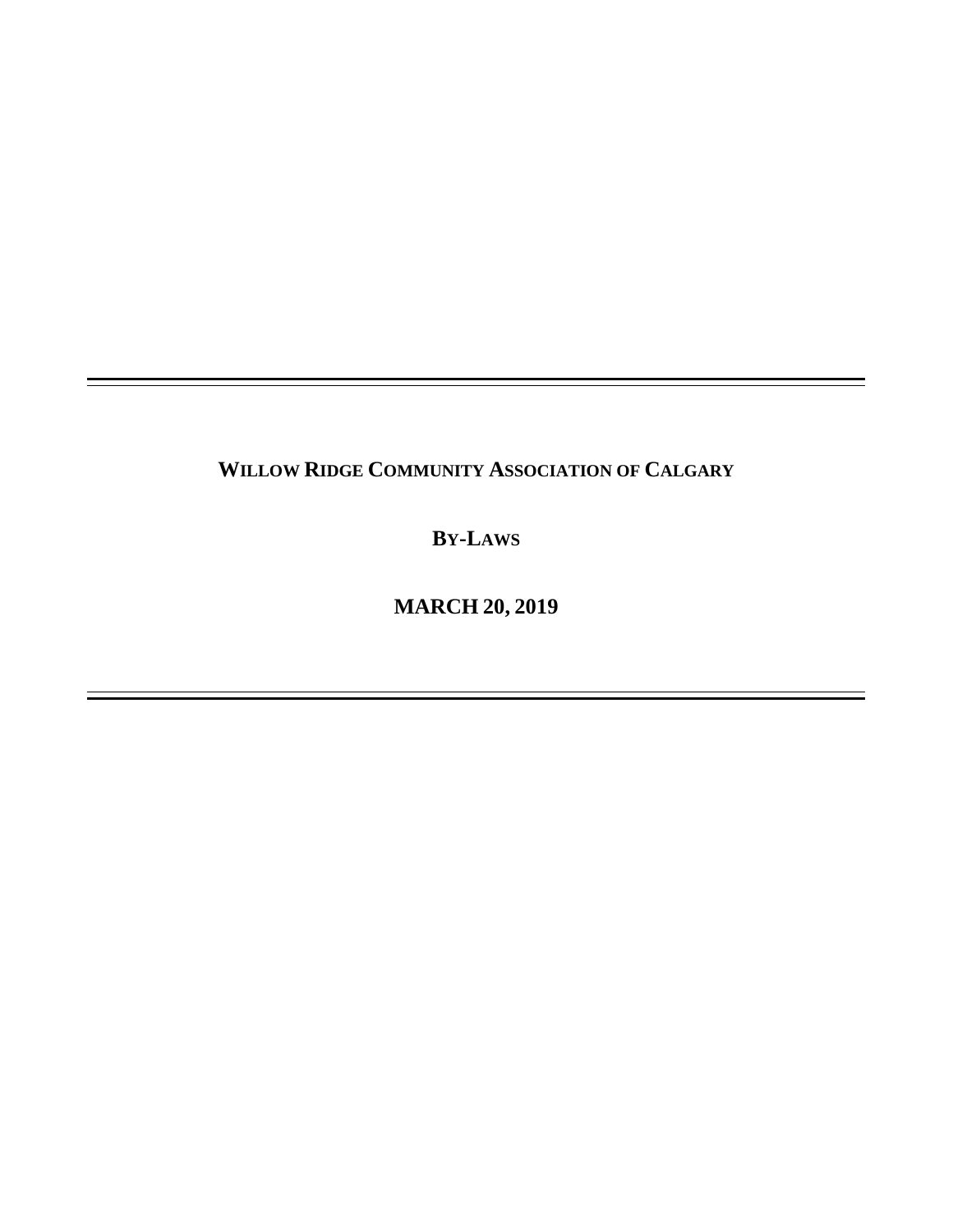# WILLOW RIDGE COMMUNITY ASSOCIATION OF CALGARY BY-LAWS

| <b>ARTICLE 1</b> |  |  |
|------------------|--|--|
| 2.1              |  |  |
| 2.2              |  |  |
|                  |  |  |
| <b>ARTICLE 3</b> |  |  |
| 3.1              |  |  |
| 3.2              |  |  |
| 3.3              |  |  |
| 3.4              |  |  |
| 3.5              |  |  |
| 3.6              |  |  |
| 3.7              |  |  |
| 3.8<br>3.9       |  |  |
|                  |  |  |
| <b>ARTICLE 4</b> |  |  |
| 4.1              |  |  |
| 4.2              |  |  |
| 4.3              |  |  |
| 4.4              |  |  |
| 4.5              |  |  |
| 4.6              |  |  |
| 4.7              |  |  |
| 4.8              |  |  |
| 4.9              |  |  |
| 4.10             |  |  |
| 4.11             |  |  |
| <b>ARTICLE 5</b> |  |  |
| 5.1              |  |  |
| 5.2              |  |  |
| 5.3              |  |  |
| <b>ARTICLE 6</b> |  |  |
| 6.1              |  |  |
| 6.2              |  |  |
| 6.3              |  |  |
| 6.4              |  |  |
| 6.5              |  |  |
| 6.6              |  |  |
| 6.7              |  |  |
| 6.8              |  |  |
| <b>ARTICLE 7</b> |  |  |
| 7.1              |  |  |
| 7.2              |  |  |
| 7.3              |  |  |
|                  |  |  |
| <b>ARTICLE 8</b> |  |  |
|                  |  |  |
| <b>ARTICLE 9</b> |  |  |
|                  |  |  |
|                  |  |  |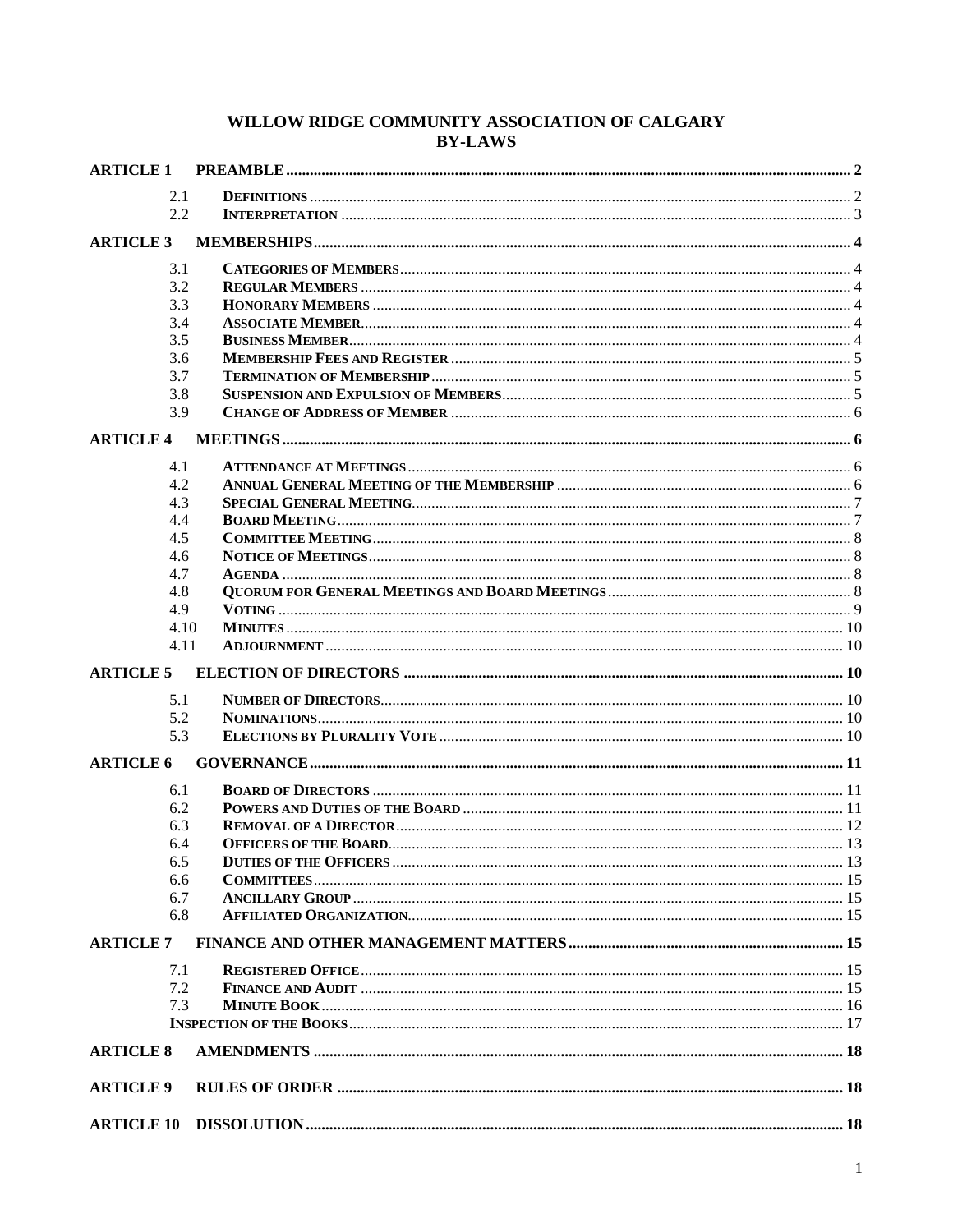## <span id="page-2-0"></span>**ARTICLE 1 PREAMBLE**

- 1.1 The name of the society is the **Willow Ridge Community Association of Calgary** hereinafter referred to as "the Association". The Association is incorporated under the Societies Act.
- 1.2 The boundaries of the Association are that geographical area known as the communities of Maple Ridge and Willow Park, being generally bounded on the north by Southland Drive, on the east by the Bow River, on the south by Anderson Road and on the west by Macleod Trail."
- 1.3 This document sets forth the By-laws for the Association, and shall regulate the business and affairs of the Association.

## **ARTICLE 2 DEFINITIONS AND INTERPRETATION**

## <span id="page-2-1"></span>2.1 **Definitions**

In these By-laws, the following words shall have these meanings:

- 2.1.1 **"Act"** means the *Societies Act*, R.S.A. 2000, Chapter S-14, as amended, or any statute substituted for it, and includes any regulations promulgated thereunder that is in effect from time to time.
- 2.1.2 **"Adult"** means any person of legal voting age.
- 2.1.3 **"Affiliated Organization"** means an organization with which the Association is affiliated under clause **6.8** that serves the needs of the Members, the Community and the Community at Large.
- 2.1.4 **"Ancillary Group"** means a group with which the Association is associated under clause **6.7** that serves a special interest or need of the residents of the Community.
- 2.1.5 **"Annual General Meeting"** means the annual meeting of the Members described in clause **4.2.**
- 2.1.6 **"Board"** means the Board of Directors of the Association.
- 2.1.7 **"By-laws"** means this document, as amended from time to time.
- 2.1.8 **"Chairperson"** means, with respect to a meeting of the Association or the Board, the President of the Association or, in the absence of the President, the Vice-President of the Association or, in the absence of the President and the Vice-President, the Secretary of the Association or such other member of the Board as may be designated by the Majority Vote of the Board for that meeting.
- 2.1.9 **"Community"** means the developments municipally known as Maple Ridge and Willow Park.
- 2.1.10 **"Community at Large"** means persons residing outside the boundaries of the Association with whom the Association may have cause to interact.
- 2.1.11 **"Director"** means a Member elected or appointed to the Board.
- 2.1.12 **"Executive"** means the executive committee of the Board, being the President, the Vice-President, the Secretary and the Treasurer.
- 2.1.13 **"Facility"** means the building that comprises the community centre of the Association and the associated recreational facilities.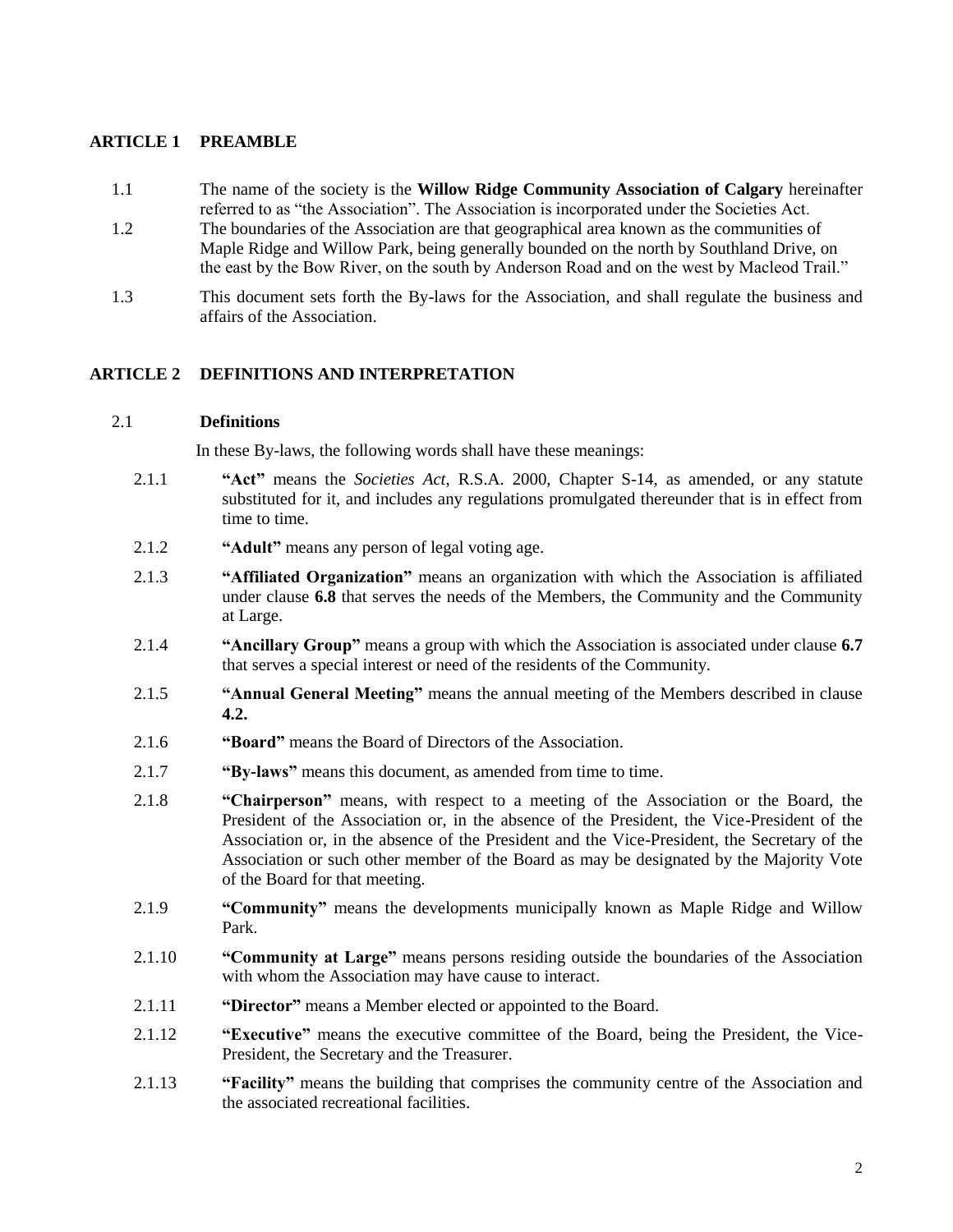- 2.1.14 **"Family"** means up to two registered Adults and any number of children under the age of 18 living in the same residence.
- 2.1.15 **"Fiscal Year"** means the twelve month period commencing on September 1<sup>st</sup> of a year and ending on August  $31<sup>st</sup>$  of the following year.
- 2.1.16 **"General Meeting"** means an Annual General Meeting or a Special General Meeting, as applicable.
- 2.1.17 **"Legally Related"** means any two or more persons associated through birth, adoption, marriage or common-law agreement.
- 2.1.18 **"Majority Vote"** means more than 50% of the votes cast by Voting Members or Directors eligible to vote who are present at the applicable meeting of the Association or the Board respectively, except as otherwise noted in these By-laws.
- 2.1.19 **"Member"** means a Regular Member, an Honorary Member, a Business Member or an Associate Member, as applicable, whose annual Membership dues, if any, are paid and whose Membership is not under suspension.
- 2.1.20 **"Officer"** means a Director who is a member of the Executive, listed in clause **6.4.2.**
- 2.1.21 **"Policies and Procedures"** means the administrative rules and practices created and amended by the Board from time to time with respect to the management and governance of the Association and the Facility, which rules and practices may elaborate on, but not be inconsistent with, these By-laws.
- 2.1.22 **"Proper Notice"** means notice given in writing, by letter, by e-mail or by publication in a Community newsletter, not less than eight (8) days prior to a General Meeting, stating the intention or purpose of the meeting, and if sent by mail, delivered to the last recorded address of the Member, which notice is deemed to be given when the email is sent, delivered to a household or a post office, or when published in a Community newsletter.
- 2.1.23 **"Senior"** is an individual at least 65 years of age.
- 2.1.24 **"Special General Meeting"** means a special meeting of the Members described in clause **4.3**.
- 2.1.25 **"Special Resolution"** means a resolution passed:
	- a) at a Special General Meeting or Annual General Meeting of which at least twenty-one (21) days' notice has been duly given, specifying the intention to propose a resolution substantially in the form of the resolution presented in that notice as a Special Resolution; and
	- b) by a majority of not less than 75% of the votes cast by those Voting Members as are present at that meeting.
- 2.1.26 **"Voting Member"** means a Member who is a Regular Member or an Honorary Member, as applicable, entitled to vote at the meetings of the Association.

## <span id="page-3-0"></span>2.2 **Interpretation**

- 2.2.1 The following rules of interpretation must be applied in interpreting these By-laws:
	- a) words indicating the singular shall include the plural, and the plural shall include the singular;
	- b) words indicating "person" shall include corporations and associations;
	- c) the masculine shall include the feminine and vice versa;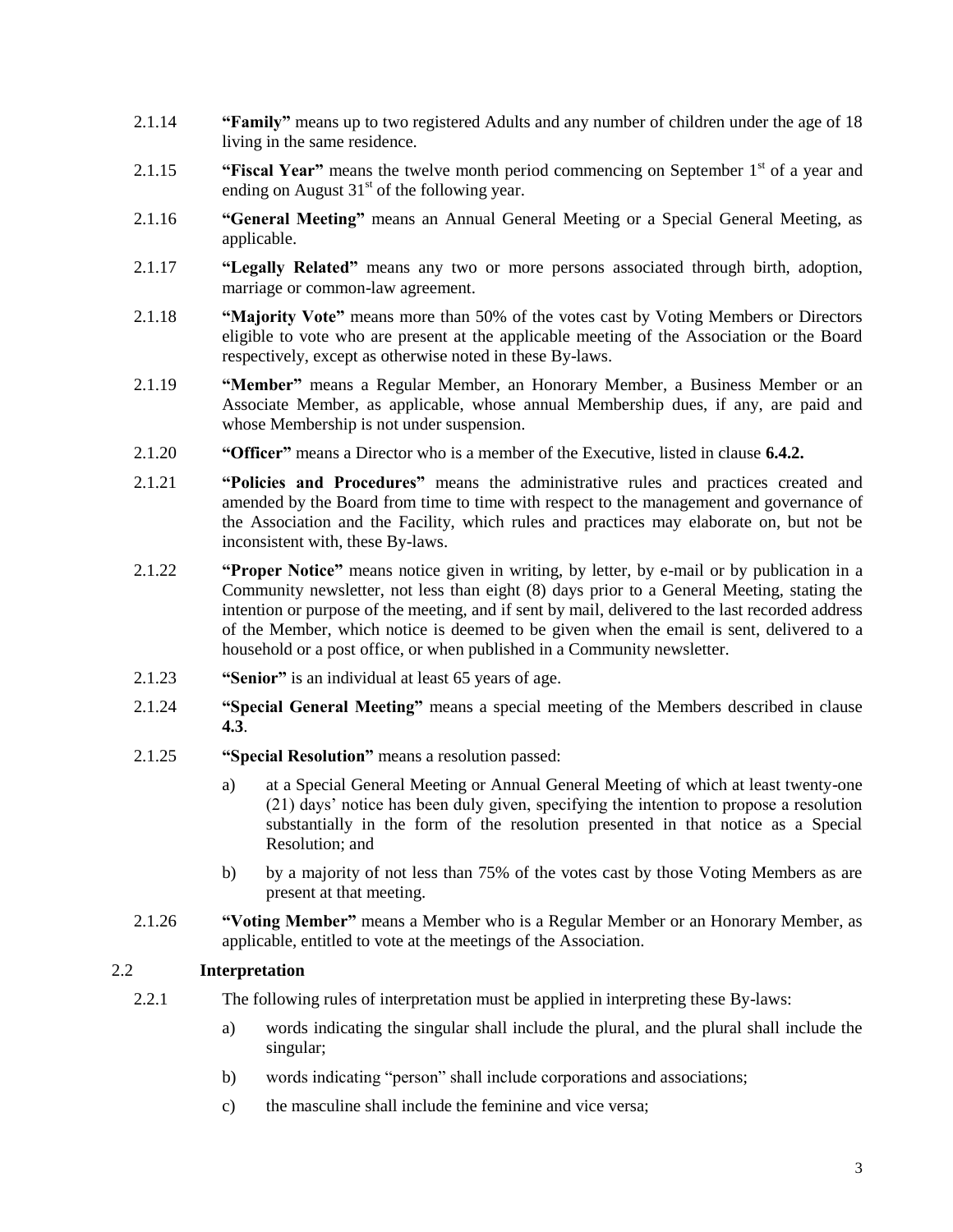- d) headings are for convenience only and do not affect the interpretation of the By-Laws;
- e) any reference to a specific number of days prior to a meeting shall not include the day of the applicable meeting; and
- f) any reference to any statute or any section thereof shall be deemed to extend and apply to any amendment to such statute or section, as the case may be.

## <span id="page-4-0"></span>**ARTICLE 3 MEMBERSHIPS**

## <span id="page-4-1"></span>3.1 **Categories of Members**

- 3.1.1 There are four types of Membership in the Association, being:
	- a) Regular Members;
	- b) Honorary Members;
	- c) Associate Members; and
	- d) Business Members.

#### <span id="page-4-2"></span>3.2 **Regular Members**

- 3.2.1 A Regular Membership may be obtained by any Adult or by a Family residing within the established boundaries of the Association. A Membership obtained by a Family shall entitle each of up to two Adult members of the Family to be registered as Members. A Regular Membership entitles a Member to:
	- a) participate in any and all programs of the Association if eligibility and space allow;
	- b) access to the activities of the Association and the use of the Facility for a discounted fee relative to persons who are not Members;
	- c) the right to attend meetings of the Board, subject to clause **4.1.2**;
	- d) the right to participate and vote at any duly constituted General Meeting; and
	- e) stand for nomination or appointment as a Director,

provided that any such Regular Member must have paid the applicable Membership fee.

## <span id="page-4-3"></span>3.3 **Honorary Members**

- 3.3.1 An Honorary Members is any resident of the Community to whom the Board has granted a Membership because of the resident's long and dedicated service or outstanding contribution to the Association, the Community or the Community at Large.
- 3.3.2 Honorary Members shall not be required to pay annual Membership fees to maintain an Honorary Membership in good standing, but the retention of an Honorary Membership is subject to clause **3.9.** An Honorary Member has the same rights and privileges with respect to the Association as those held by a Regular Member.

#### <span id="page-4-4"></span>3.4 **Associate Member**

3.4.1 Any Adult or Family residing outside the established boundaries of the Association may become an Associate Member but may not vote in an election and any other determination at a General Meeting, and may not seek or hold office in the Association, but otherwise has the same rights as a Regular Member.

#### <span id="page-4-5"></span>3.5 **Business Member**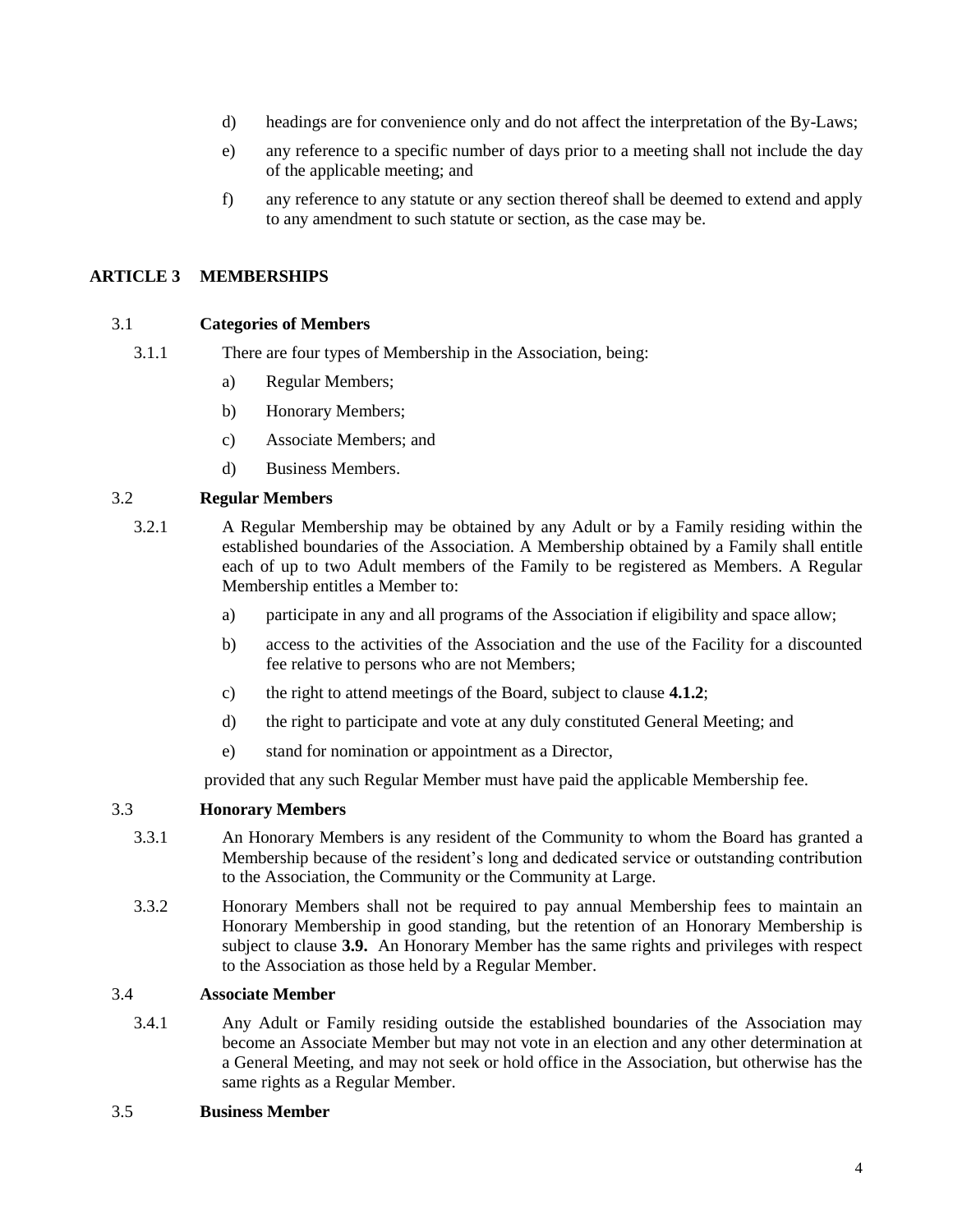3.5.1 From time to time the Board may establish a Business category of Membership for local groups or businesses within the Community or Community at Large. The Board shall set the terms and fees for a Business Membership and shall determine the benefits which a Business Membership is entitled to (which may include discounted facility usage rates), but in no circumstance shall a Business Member be entitled to any rights of a Regular Member as set out in Article 3.2.

3.5.2

## <span id="page-5-0"></span>3.6 **Membership Fees and Register**

- 3.6.1 The annual Membership fees (other than for Business Members) shall be determined by a Majority Vote at a General Meeting from time to time, and the Membership fees most recently so determined shall continue to apply until there is a determination at a General Meeting to amend those Membership fees. The fees for a Family Membership may be different than that of a Regular Membership. the Board may also establish a lesser Membership fee for a Senior Member or Family provided that both such Adults in the Family are Seniors.
- 3.6.2 A register of Members shall be kept current and confidential at the office of the Association.

## <span id="page-5-1"></span>3.7 **Termination of Membership**

- 3.7.1 Except for Honorary Memberships, each Membership shall automatically terminate after 12 months from the date of Membership issuancese.
- 3.7.2 Any Regular Member or Associate Member whose Membership terminates may renew that Membership at any time thereafter, subject to clause **3.9**.
- 3.7.3 Any Member may terminate a Membership at any time by giving the Association notice in writing, but there shall be no reimbursement of Membership fees previously paid.

## <span id="page-5-2"></span>3.8 **Suspension and Expulsion of Members**

- 3.8.1 The Board may, upon receiving a formal substantiated complaint, suspend or expel any Member from the Association for one or more of the following reasons:
	- a) the Member has failed to abide by the requirements of these By-laws;
	- b) the Member has disrupted meetings or functions of the Association; or
	- c) the Member has done or failed to do anything judged to be harmful to the Association.

Subject to the remainder of this clause **3.8**, the Board may, by a majority of two-thirds of those votes cast by the Directors present at any meeting of the Board, suspend or expel any Member from the Association.

- 3.8.2 The Board shall use the following process to notify a Member if it is considering the potential suspension or expulsion of that Member under this clause **3.8**:
	- a) the Board shall serve written notice to that Member of the Board's intention to consider the potential suspension or expulsion of that Member at least fourteen (14) days prior to the meeting of the Board at which that matter is to be determined;
	- b) that notice shall include the reasons why the Board is considering the potential suspension or expulsion of that Member from the Association; and
	- c) that notice shall either be sent by single registered mail to the last known address of that Member shown in the records of the Association or delivered by two Officers to that address.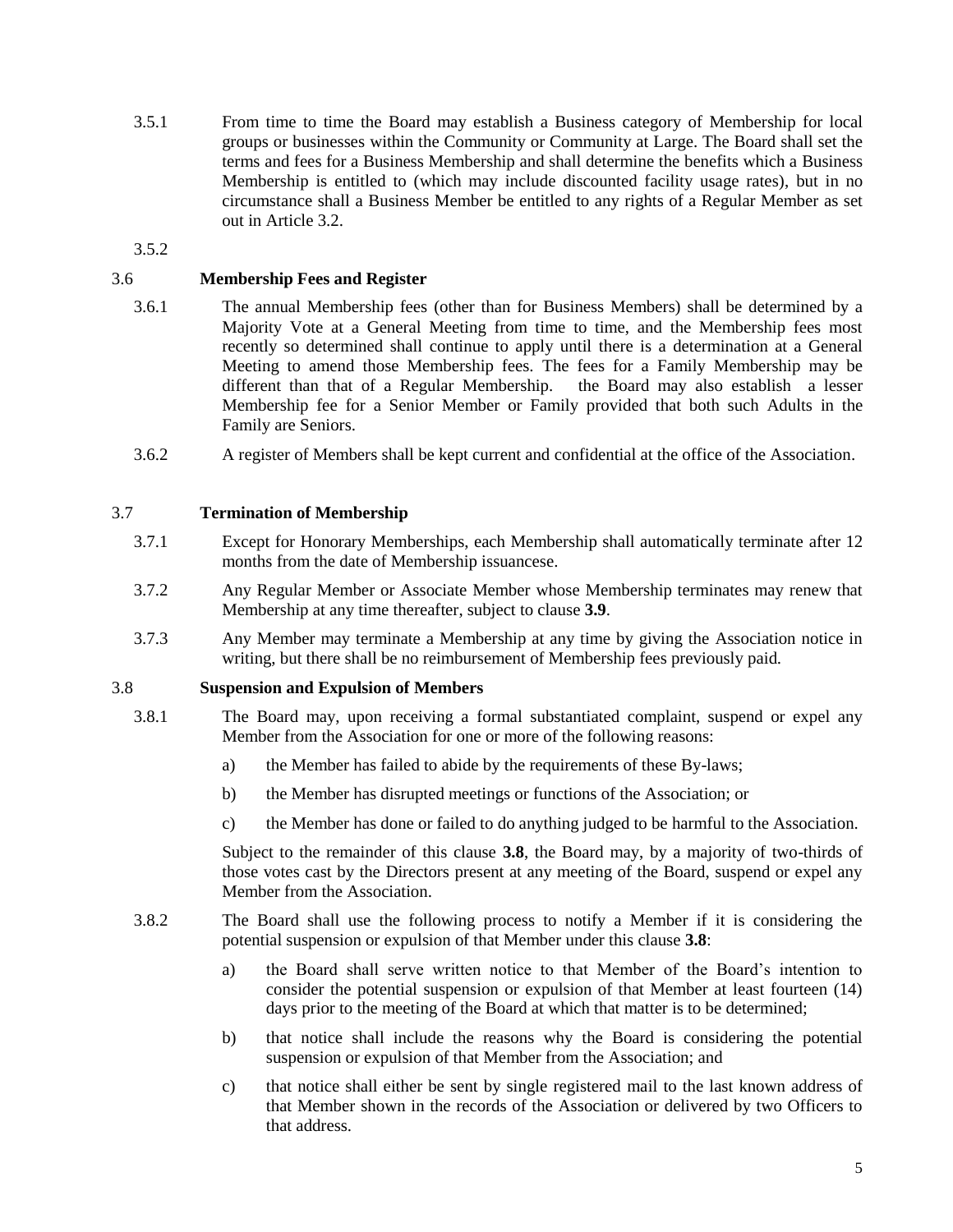- 3.8.3 A Member being considered for suspension or expulsion from the Association shall have an opportunity to submit a written statement to the Board and to appear before the Board at the applicable meeting to address the matter. That Member may be accompanied by another person if the Member attends that meeting of the Board.
- 3.8.4 Except to the extent otherwise provided in the preceding portion of this clause **3.8**, the Board shall determine the manner in which the potential suspension or expulsion of the Member will be handled, and may limit the time given to the Member to address the Board about the matter. The Board may exclude the Member from its final discussion of the matter, including the vote on the matter.
- 3.8.5 There shall be no reimbursement of Membership fees previously paid by any suspended or expelled Member.
- 3.8.6 Any Regular Member or Associate Member whose Membership has been suspended shall be eligible to renew the Membership at any time after 12 months from the date of issuance or renewal, as the case may be..
- 3.8.7 Any Member who has been suspended or expelled may, upon written application for reinstatement to the Association, be reinstated at any General Meeting, if that reinstatement:
	- a) is included on the agenda for that General Meeting; and
	- b) has been approved by a majority of two-thirds of those votes cast by Voting Members who are present at that meeting.

## <span id="page-6-0"></span>3.9 **Change of Address of Member**

3.9.1 Each Member shall give notice to the Association in a timely manner of any change of that Member's address. A Regular Member shall automatically become an Associate Member when the registered Member moves outside the boundaries of the Association. An Associate Member shall automatically become a Regular Member when the registered member moves inside the boundaries of the Association. If only one registered Adult Member of a Family changes address, the Membership shall be deemed to belong to the Member remaining at the residence or in the Community.

## <span id="page-6-1"></span>**ARTICLE 4 MEETINGS**

## <span id="page-6-2"></span>4.1 **Attendance at Meetings**

- 4.1.1 Each General Meeting of the Association shall be open to the public, except that all or part of any meeting may be closed to attendees other than Members by a Majority Vote.
- 4.1.2 Each meeting of the Board shall be open to any Member, except that all or part of any meeting may be closed by a majority of the votes cast by the Directors present at that meeting. Regular Members attending the meeting are non-voting and require invitation by the Board to speak.

## <span id="page-6-3"></span>4.2 **Annual General Meeting of the Membership**

- 4.2.1 The Board of Directors shall convene an Annual General Meeting of the Membership on or before April  $30<sup>th</sup>$  of each calendar year.
- 4.2.2 The business of the Annual General Meeting shall include:
	- a) adopting the agenda;
	- b) adopting the minutes of the last Annual General Meeting;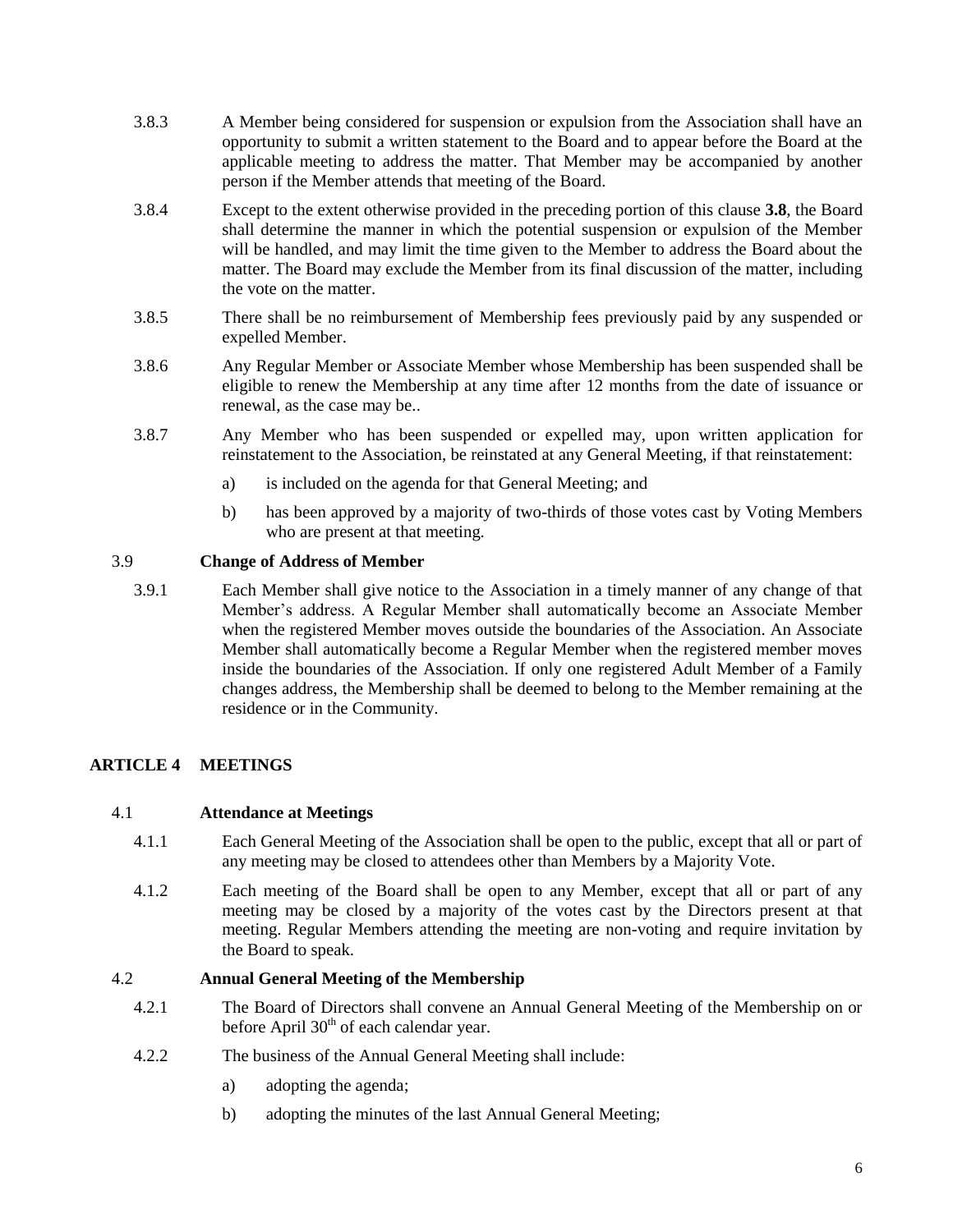- c) the President's report of the year's activities, including a review of the significant initiatives pursued by the Board and performance relative to the budget for the preceding Fiscal Year;
- d) the Treasurer's report and the audited financial statements of the Association for the preceding Fiscal Year, of which sufficient copies are to be available for examination and viewing of the Members present;
- e) the appointment of auditors for the upcoming Fiscal Year.
- f) electing the President and Directors, as applicable; and
- g) considering matters specified in the meeting notice.
- 4.2.3 The order of business shall be at the discretion of the Chairperson, provided that, in general, the business and reports relating to the preceding Fiscal Year shall take place before the election of the Directors.

## <span id="page-7-0"></span>4.3 **Special General Meeting**

- 4.3.1 A Special General Meeting of the Members may be called from time to time as circumstances shall require or dictate, if:
	- a) the Board sees fit to call such meeting;
	- b) a matter is being proposed for determination by a Special Resolution; or
	- c) the President receives a request in writing signed by not less than twenty five (25) of the registered Voting Members, provided that any such request states the reason for the Special General meeting and any motion intended to be submitted at such meeting.

The Board will convene a meeting within thirty (30) days of receipt of a request described in Paragraph **(c)** of this clause. However, the Board shall not be required to proceed with that meeting, in whole or in part, if less than two-thirds of those Voting Members who signed that request are present in the quorum for the meeting.

## <span id="page-7-1"></span>4.4 **Board Meeting**

- 4.4.1 The Directors shall meet within thirty (30) days after each Annual General Meeting to elect Officers, provided that the election contemplated in this clause shall not apply if the Directors have been elected to specific Officer positions on the Board at a General Meeting.
- 4.4.2 The Board of Directors shall meet at least ten (10) times each year at a regular scheduled date and time determined by the Directors. Each such meeting shall be held at the office of the Association, unless otherwise designated by the President.
- 4.4.3 Additional meetings of the Board may be called at any time upon the instructions of the President or Vice President if the President is absent.
- 4.4.4 A special meeting of the Board shall be called by the President within ten (10) days after the President's receipt of written request to such effect, stating in full the object and purpose of the meeting. For the called meeting to be conducted, two-thirds of those Members who signed the request must be present for that meeting. That written request must be duly signed by:
	- a) at least three (3) Directors; or
	- b) at least twenty-four (24) Voting Members.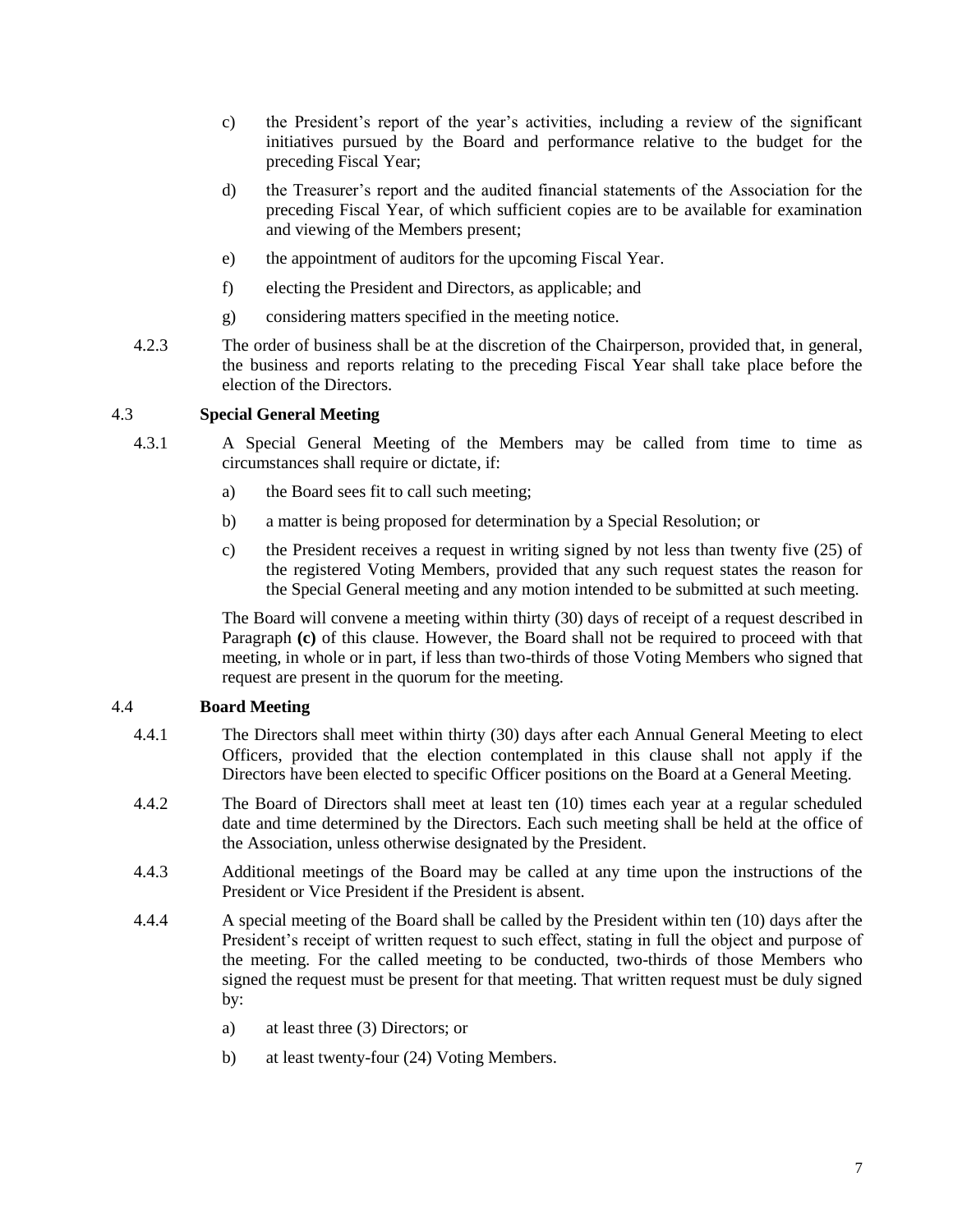## <span id="page-8-0"></span>4.5 **Committee Meeting**

- 4.5.1 The members of all duly appointed and standing committees of the Board shall meet from time to time, or any time at:
	- a) the discretion of the chairperson of each such committee; or
	- b) the call of the Directors.

## <span id="page-8-1"></span>4.6 **Notice of Meetings**

- 4.6.1 Proper Notice shall be given to all Voting Members for any General Meeting.
- 4.6.2 Notice for any additional Board meeting shall be in any form decided by the President and in the case of a committee meeting, by the chairperson, not less than three (3) days prior to such meeting.
- 4.6.3 For the purpose of sending notice to any Member or Director for any meeting or otherwise, the email or mailing address or phone number of any Member shall be the last address or phone number recorded on the books of the Association, provided that notice to a Director from the President or another Director may also be served to the e-mail address assigned to or designated by that Director, if any.
- 4.6.4 No error or omission in giving notice of any General Meeting or any meeting of the Board, including any General Meeting rescheduled under clause **4.8.2,** shall invalidate the meeting or make void any proceedings of the meeting, provided that this Clause shall not alter the notice requirements of these By-laws pertaining to a Special Resolution.
- 4.6.5 Any Voting Member may at any time waive notice of any such meeting, except notice of Special Resolution, and may ratify any and all proceedings of the meeting.

## <span id="page-8-2"></span>4.7 **Agenda**

- 4.7.1 The Agenda for any General Meeting shall be attached or included in the notice of such meeting, including a resolution substantially in the form of any resolution that is to be presented as a Special Resolution at that General Meeting.
- 4.7.2 Only the matter(s) as set out in the notice of meeting shall be considered at any General Meeting.

## <span id="page-8-3"></span>4.8 **Quorum for General Meetings and Board Meetings**

## *General Meetings*

- 4.8.1 A quorum for the transaction of business at any General Meeting shall be seven (7) Directors and Fifteen (15) Voting Members, other than Directors.
- 4.8.2 If there is no quorum at a General Meeting within thirty minutes from the time appointed for that meeting, and provided that a minimum of one (1) Officer and ten (10) Voting Members, other than Board Members, are in attendance:
	- a) the Chairperson shall, at his discretion and prior to terminating the original meeting, fix a date, time and place to hold another meeting, and any business may be dealt with at the rescheduled meeting if a quorum is present (or deemed to be present hereunder) at that rescheduled meeting, provided that the notice requirements specified in these By-laws for a Special Resolution must be complied with if a Special Resolution is proposed for sanction at that rescheduled General Meeting; and
	- b) if there is no quorum at the rescheduled General Meeting conducted under the preceding Paragraph within thirty minutes from the time appointed for that meeting, those Voting Members present shall be deemed to be a legal quorum, and that meeting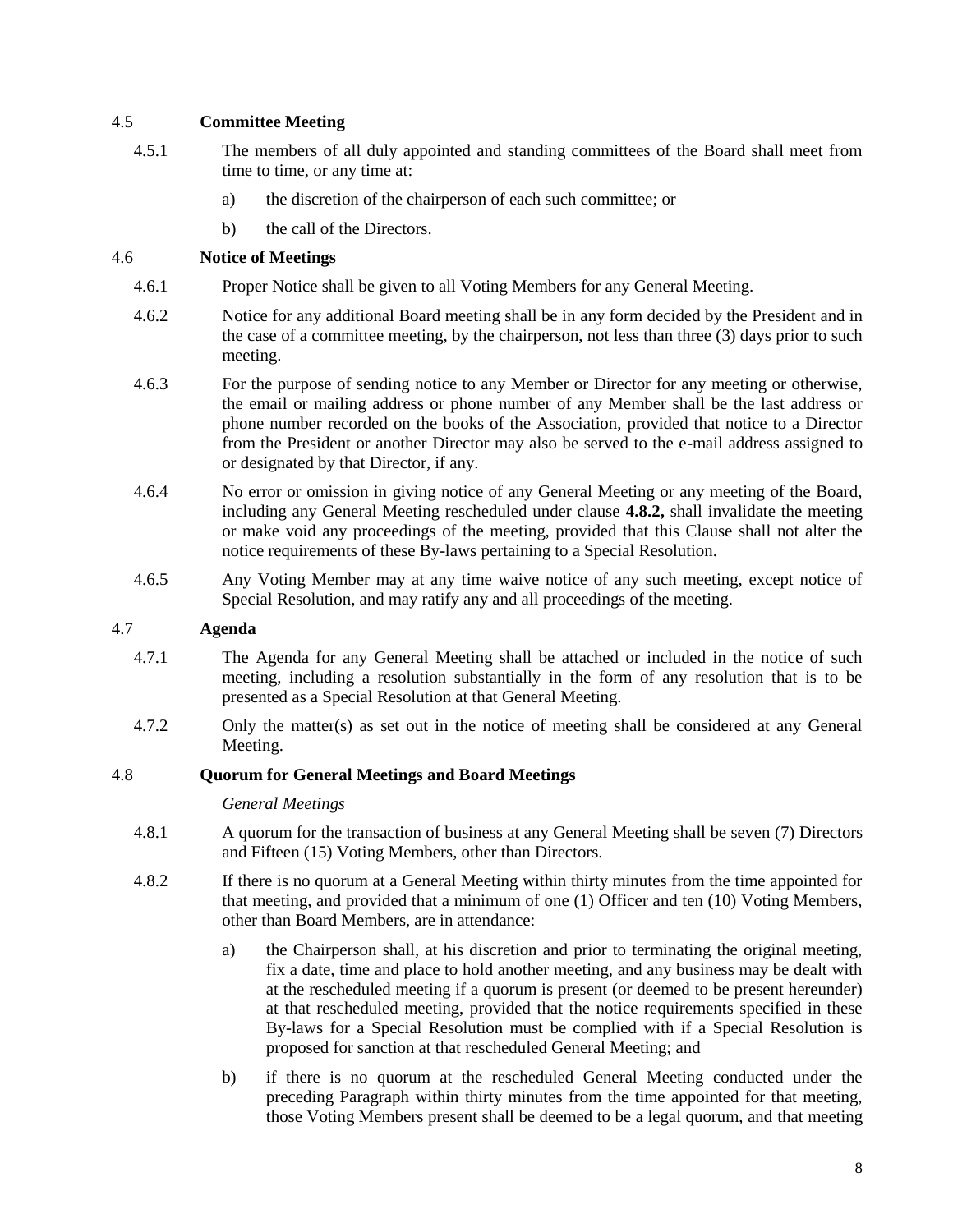shall be conducted and its conclusions and resolutions shall be legal and binding as though a full quorum had been present.

#### *Board Meetings*

4.8.3 The quorum for the transaction of business at any Board meeting shall be six (6) Directors. If there is no quorum present at such meeting, the Chairperson may conduct the meeting, subject to the ratification of each decision made at such meeting at the next regularly called Board meeting.

#### <span id="page-9-0"></span>4.9 **Voting**

- 4.9.1 Except for the Chairperson, each Adult Voting Member registered with the Association shall have one (1) vote at any General Meeting, and where elected or appointed to the Board, at any meeting of the Board.
- 4.9.2 The Chairperson may only vote to break a tie with the exception of a decision by ballot, in which case the Chairperson has only one vote and not a second or casting vote.
- 4.9.3 At all meetings of the Association, whether a General Meeting or a meeting of the Board, every question to be determined shall be decided by a Majority Vote, unless otherwise required by these By-laws, or by the Act.
- 4.9.4 A declaration by the Chairperson that a resolution has been carried or not carried, and an entry to that effect in the Minutes of the Association, shall, in the absence of dispute at the time about the declaration, be sufficient evidence of the fact without proof of the number or proportion of the votes accorded in favour of or against such resolution.
- 4.9.5 Voting shall be by show of hands unless a poll is demanded by a minimum of five (5) Voting Members. If not by acclamation, elections will be done by ballot.
- 4.9.6 If a poll is demanded and not withdrawn, the poll shall be taken in such manner as the Chairperson shall direct.
- 4.9.7 A Voting Member may not vote by proxy.
- 4.9.8 Notwithstanding any other provision of these By-laws, the Board may determine any matter within its powers without a meeting on the following basis:
	- a) the matter shall be submitted to the Directors, by notice from the President, in the form of a resolution, together with sufficient information to enable the Directors to be reasonably informed as to the nature of that matter;
	- b) each Director shall cast a vote with respect to that resolution within three (3) days after delivery of that notice or by such later date as is specified in that notice;
	- c) any such vote shall be binding on the Board as if it had been conducted at a meeting of the Board unless a Director objects, by notice to the President and Secretary not later than two (2) days following receipt of that notice, to that matter being determined without a meeting of the Board;
	- d) A resolution approved either via email or in writing signed by a majority (or twothirds if applicable to that motion) of the Directors shall be valid and effective as if it had been passed at a duly constituted meeting of the Board;
	- e) The President shall promptly notify the Directors of the result of any vote by notice under this clause following the expiry of the applicable response period, and the results of any such vote conducted by notice shall be included in the minutes for the next meeting of the Board.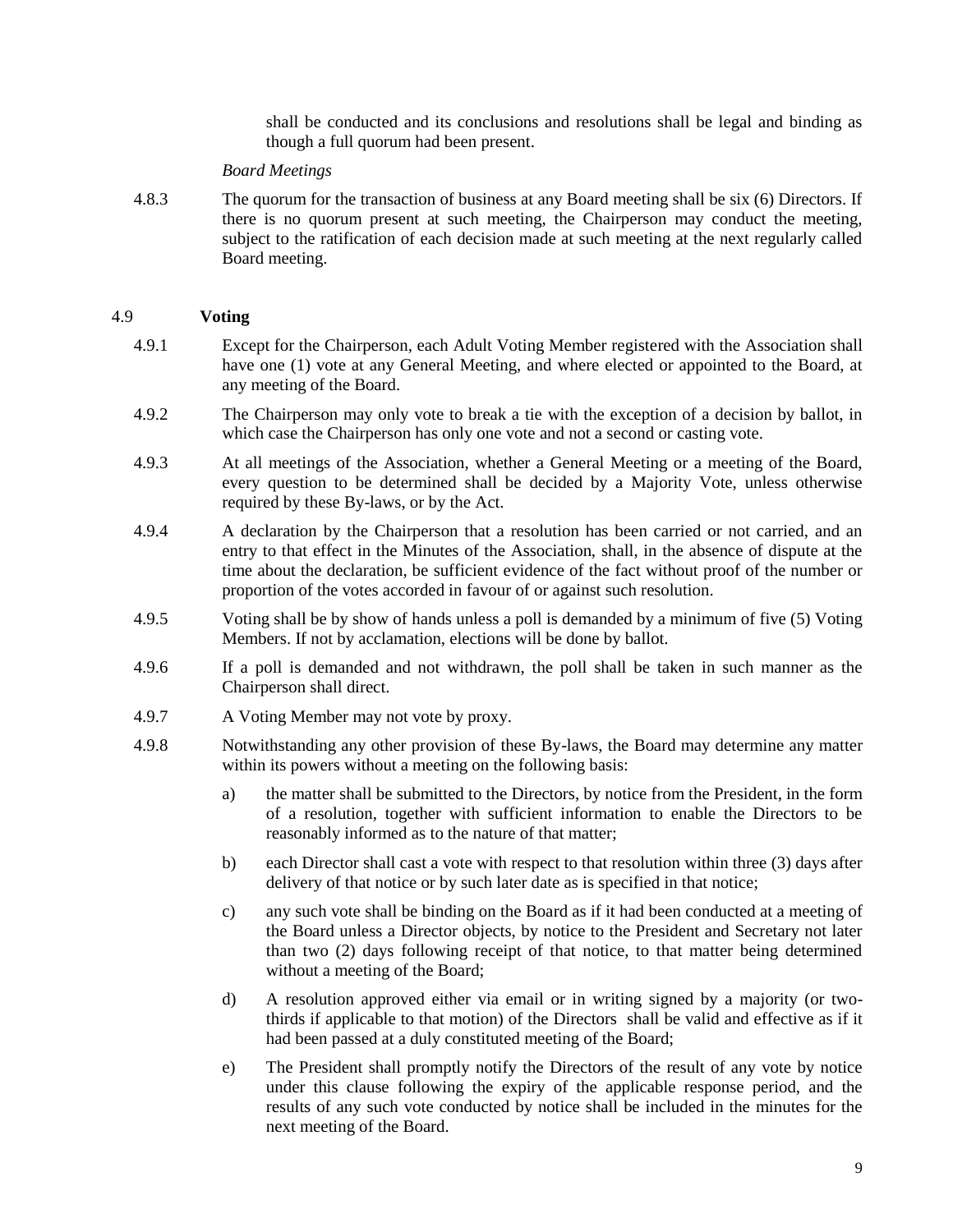f) If there is an objection under Paragraph **(c)** of this clause to the determination of a matter without a meeting, the President shall promptly convene a meeting of the Board to deal with that matter, and all votes cast by the other Directors by notice with respect to that matter shall be void.

## <span id="page-10-0"></span>4.10 **Minutes**

4.10.1 Minutes shall be taken and recorded at each General Meeting and each Board meeting. The original copy of the minutes shall be filed at the office of the Association.

## <span id="page-10-1"></span>4.11 **Adjournment**

- 4.11.1 Any meeting may be adjourned to a specified date and time with a Majority Vote.
- 4.11.2 The adjourned meeting shall conduct only the unfinished business from the original meeting, provided that no adjourned meeting shall determine any matter requiring sanction through a Special Resolution unless the notice requirements specified in these By-laws for a Special Resolution are complied with for that adjourned meeting.
- 4.11.3 Subject to clauses **4.11.1** and **4.11.2**, no notice is required for the adjourned meeting.

## <span id="page-10-2"></span>**ARTICLE 5 ELECTION OF DIRECTORS**

#### <span id="page-10-3"></span>5.1 **Number of Directors**

5.1.1 The Board of Directors shall consist of not more than twenty-five (25) Voting Members, and shall be elected on the basis prescribed under this Article by those Voting Members as are present at the Annual General Meeting.

## <span id="page-10-4"></span>5.2 **Nominations**

- 5.2.1 The nominating committee, at the applicable time, shall solicit and present a list of nominated candidates for election to the Board.
- 5.2.2 Further nominations for the Board may be made by any Voting Member from those Voting Members also present at the Annual Meeting.
- 5.2.3 Nominations for President of the Association should be made from, but are not limited to, the incumbent Board of Directors.

## <span id="page-10-5"></span>5.3 **Elections by Plurality Vote**

5.3.1 Insofar as an election is not by acclamation, the outcome of the elections shall be determined by a plurality vote, such that the Voting Member who receives the most votes is elected to the applicable position on the Board to which that election pertains or those Voting Members receiving the most votes are elected to the corresponding number of positions on the Board, as applicable.

#### 5.4 **Term and Limitations on Successive Terms**

- 5.4.1 Subject to clauses **5.4.2** and **6.3**, the Directors so elected and appointed shall form the Board and each such Director shall hold office until the next Annual General Meeting.
- 5.4.2 No Voting Member may be elected or appointed as an Officer for more than six (6) years in succession without a Special Resolution of the Membership. Subject to clause **6.3.6**, a Member shall be eligible to serve again as an Officer following an absence from the Executive of one (1) year.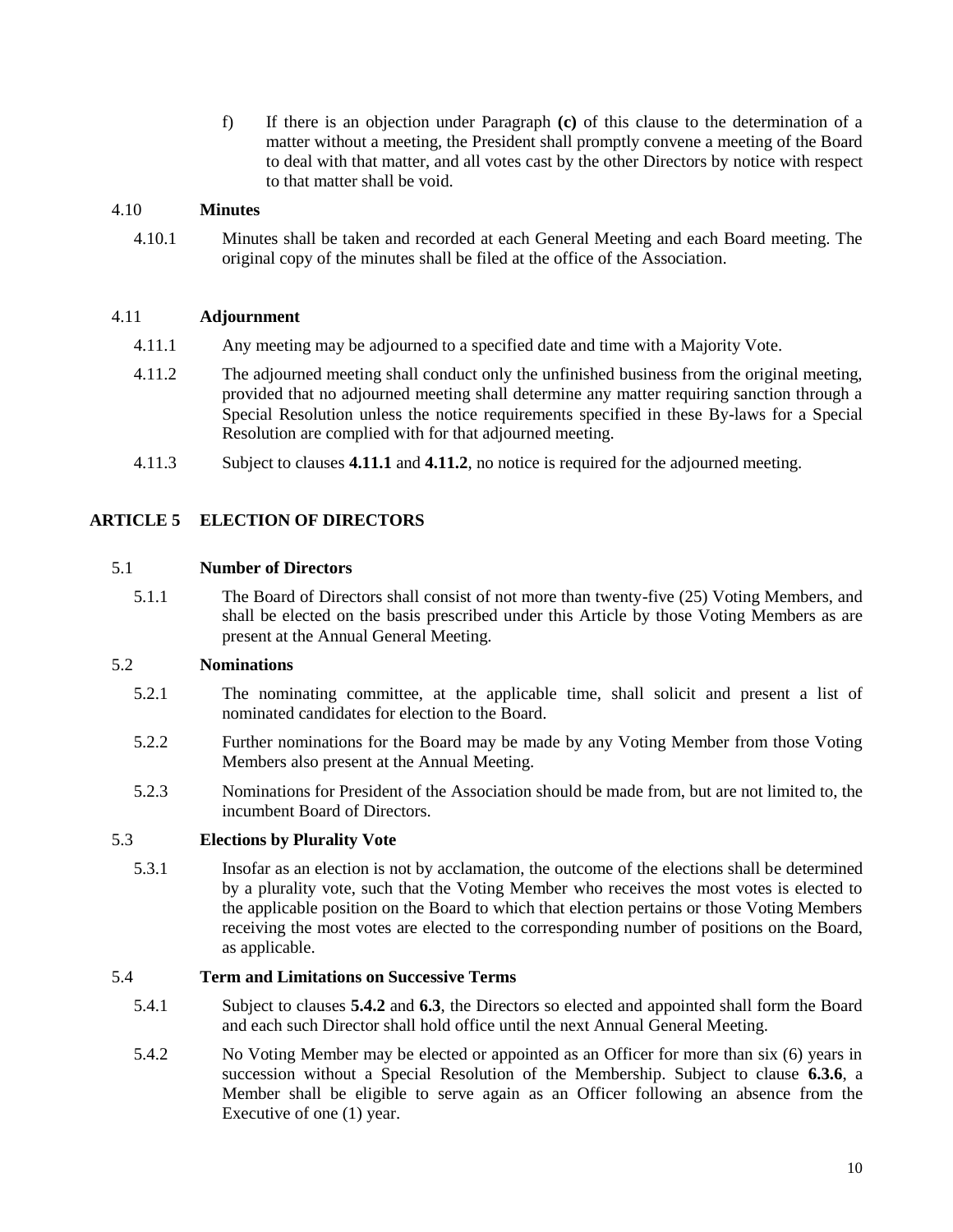## <span id="page-11-0"></span>**ARTICLE 6 GOVERNANCE**

#### <span id="page-11-1"></span>6.1 **Board of Directors**

- 6.1.1 Each Director shall be a Voting Member of the Association at the time of election or appointment and throughout the Director's term as a Director. A Director cannot be an employee of the Association.
- 6.1.2 If fewer than twenty-five (25) members are elected as Directors at the Annual General Meeting, the Board shall have the power to appoint additional Voting Members to the Board, to the maximum of ten (10), upon two-thirds majority of the votes cast by the Directors present at any duly constituted Board meeting.
- 6.1.3 Vacancies on the Board, however caused, may be filled by the Directors if they see fit to do so as long as a quorum of Directors remains in office, in which case each such vacancy shall be filled at the next Annual General Meeting. However, if there is not a quorum of Directors, the remaining Directors shall promptly call a Special General Meeting to fill the vacancies. Any vacancy on the Board that is filled under this clause shall be until the next Annual General Meeting, at which time the election process under clause **5.3** and **5.4** shall again apply to that position on the Board.
- 6.1.4 Directors of the Board shall serve without remuneration, and no Director shall directly or indirectly receive any profit for acting as a Director, provided that a Director may be paid reasonable expenses incurred by the Director in the performance of the applicable Board duties.
- 6.1.5 No Director or Directors shall take it upon themselves to commit the time, resources, or finances of the Association, the Board or, if applicable, the Association's staff without prior approval of that commitment at a duly constituted meeting of the Board, unless it is otherwise within a prior Board approved budget

## <span id="page-11-2"></span>6.2 **Powers and Duties of the Board**

- 6.2.1 The Board shall have and exercise all the powers of the Association as fully and completely as the Association could at a General Meeting, subject always, however, to the provisions of these By-laws, and the Act. Subject to the foregoing, the powers and duties of the Directors shall include (but not be limited to):
	- a) promoting the objects of the Association;
	- b) promoting Membership in the Association;
	- c) issuing Memberships in the Association, including the granting of Honorary Memberships and collecting the associated Membership fees;
	- d) holdings meetings as herein set forth;
	- e) maintaining and protecting the assets and property of the Association;
	- f) making Policies and Procedures from time to time for the operation of the Association and the Facility, with such Policies and Procedures being recorded in an organized manner in the Association's records;
	- g) approving an annual budget for the Association and paying all expenses and receiving all revenues respecting the operation and management of the Association;
	- h) undertaking, through whatever means the Board determines is advisable, to further the financial position of the Association, including fundraising activities, and to make whatever expenditures as are necessary to carry out its activities;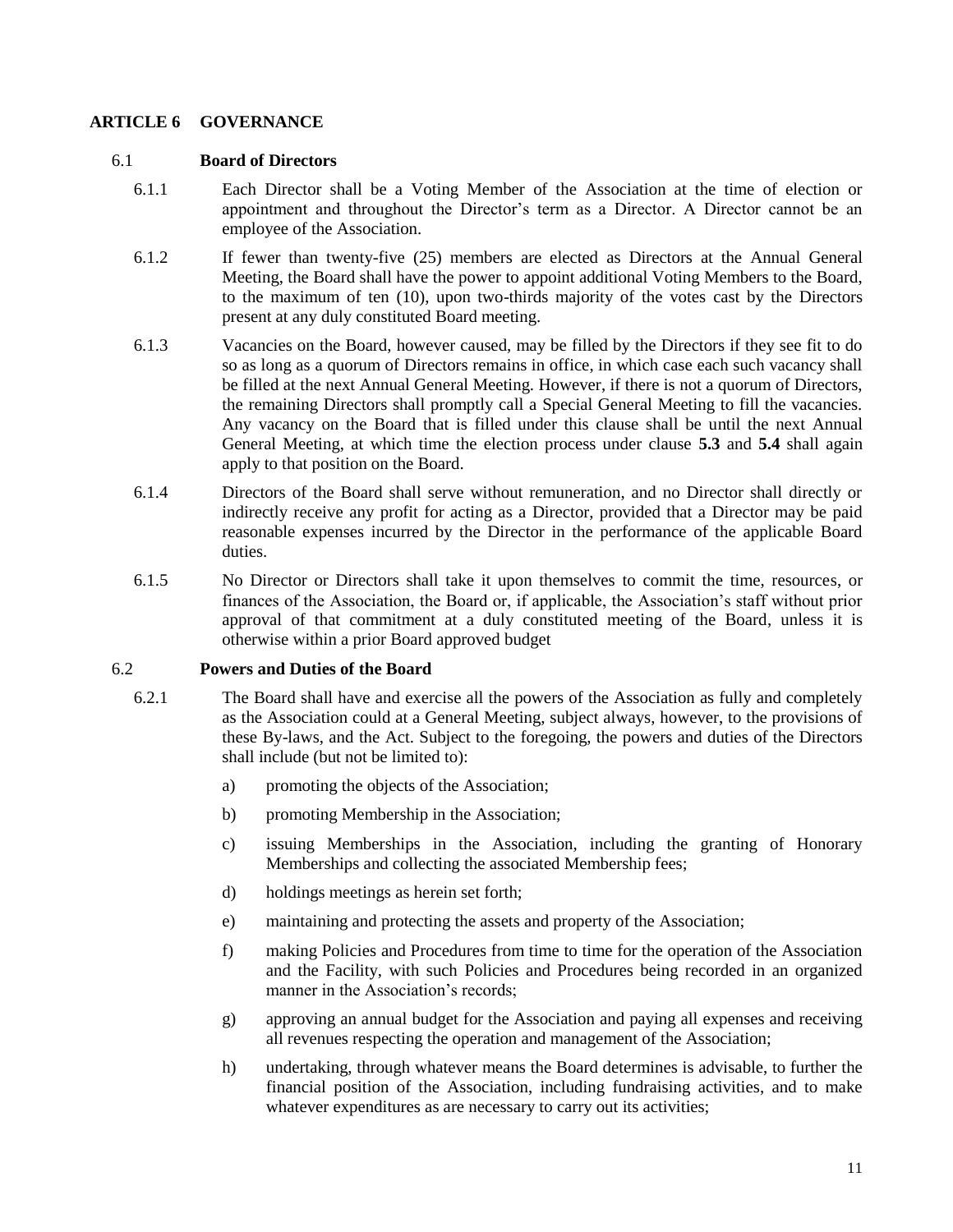- i) appointing Officers, if the Directors have not been elected to specific positions on the Board at a General Meeting, appointing agents, and authorizing the employment of such persons as the Board deems necessary to carry out the Objects of the Association, provided that such Officers, agents and employees shall have the authority and shall perform the duties as may be assigned by the Board;
- j) ensuring that all books and records of the Association required to be created and maintained by these By-laws, by the Act, by any other applicable statute or law are regularly and properly kept, including an updated register of Members;
- k) ensuring that all policies of insurance required to be maintained by the Act, and other applicable statute or law, are acquired and maintained;
- l) causing minutes to be kept of each General Meeting and each meeting of the Board;
- m) managing, selling, leasing, disposing of or otherwise dealing with the property of the Association, and entering into contracts on behalf of the Association;
- n) filing such returns, reports and other materials as are required to be submitted under the Act, other statutes or laws; and
- o) having the authority to appoint a Past President to serve in an advisory capacity and to provide continuity to the Board, provided that the Past President shall be a non-voting member of the Board and shall perform such duties as may be assigned by the Board.

## <span id="page-12-0"></span>6.3 **Removal of a Director**

- 6.3.1 Notwithstanding clause **5.4**, a Director shall be automatically removed from office who:
	- a) ceases to be a Member of the Association;
	- b) resigns by giving notice in writing; or
	- c) without reasonable excuse, is absent from more than three (3) consecutive Board meetings.
- 6.3.2 The Board shall have the power by two-thirds majority of the votes cast by the Directors present at the applicable Board meeting to remove any Director from office:
	- a) who fails to act in concert with the Objects of the Association, or the goals and resolutions of the Board;
	- b) whose conduct is determined to be improper, unbecoming or likely to discredit or endanger the interest or reputation of the Association; or
	- c) who willfully breaches these By-laws, and Policies of the Association.
- 6.3.3 No Director shall be removed from office without having been notified in writing of the applicable charge or complaint and without having been given the opportunity to be heard or to submit a statement in writing at the Special Board meeting called for that purpose. That Director may be accompanied by another person if the Director attends that meeting of the Board.
- 6.3.4 A Director whose removal from office has been recommended shall be notified of the proposed removal and the basis thereof at least ten days prior to the called meeting of the Board, and shall be automatically suspended from office until the resolution is dealt with at that meeting. That notice shall either be sent by single registered mail to the last known address of that Director shown in the records of the Association or delivered by two Officers to that address.
- 6.3.5 The resolution as decided by the Board is final, subject to clause **4.3.1(c)**.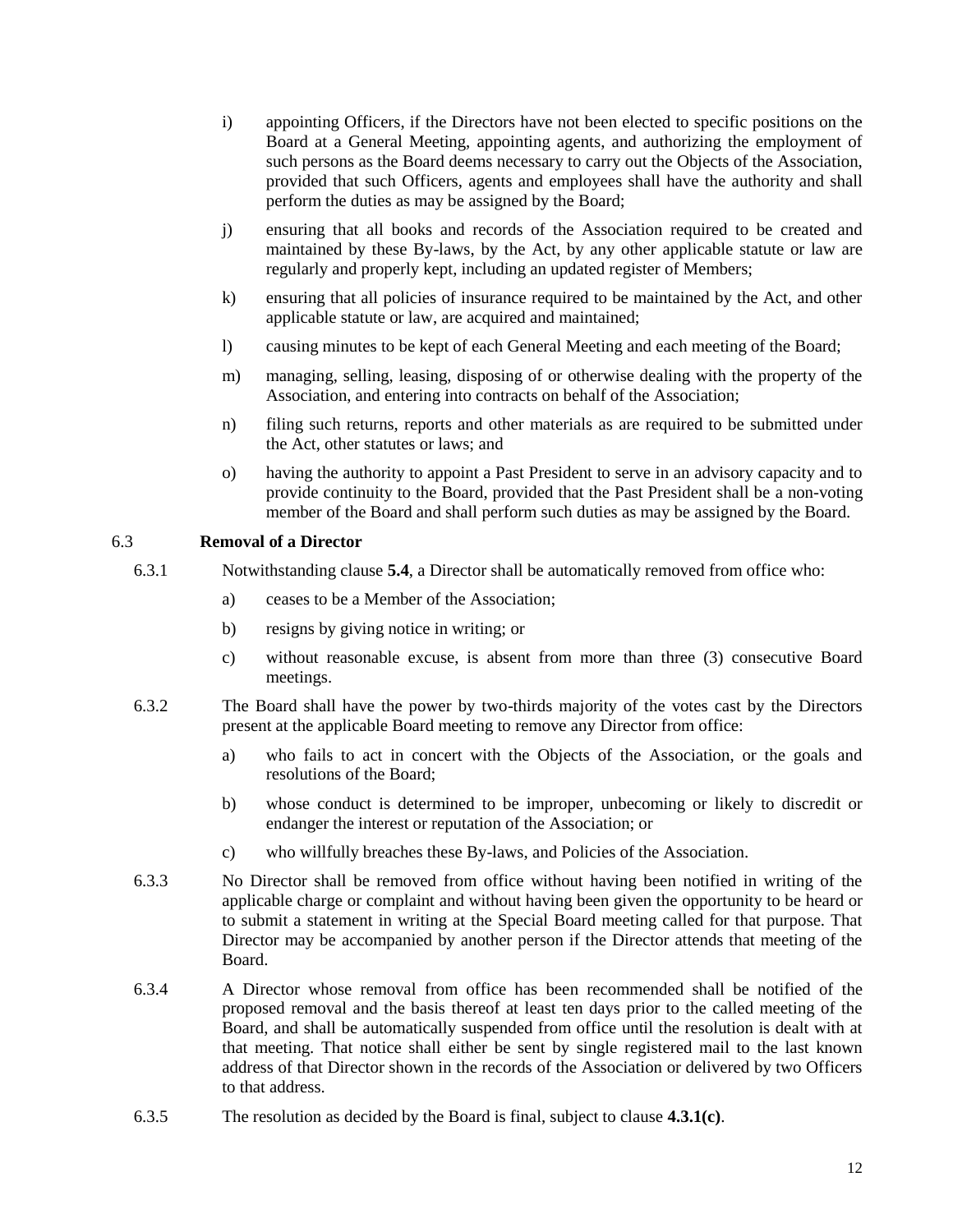6.3.6 Any Director removed from office shall not be eligible to stand for election or appointment to the Board for a period of two (2) years from the date of removal.

## <span id="page-13-0"></span>6.4 **Officers of the Board**

- 6.4.1 Except insofar as the Directors have been elected to specific positions on the Board at an Annual General Meeting, the Directors shall elect, by Majority Vote, the Officers, and the Board shall appoint, from amongst the members of the Board, whatever additional members of the Executive Committee may be required. The Board may appoint any vacant office as required to complete the term from amongst the members of the Board.
- 6.4.2 The Officers of the Association shall consist of the President, Vice-President, Secretary and Treasurer.
- 6.4.3 No person may hold the same position as an Officer for more than two (2) one-year terms in succession unless approved by a two-thirds majority vote of the Board, and for an additional one year term.
- 6.4.4 Two or more persons who are Legally Related may not be Officers at the same time.

## <span id="page-13-1"></span>6.5 **Duties of the Officers**

## 6.5.1 The **President** shall:

- a) be responsible for the general supervision of the Association;
- b) chair all meetings of the Association, the Board and the Executive;
- c) act as the official spokesperson for the Association, but may delegate such authority to the Vice-President or such other member of the Board as is reasonably appropriate in the particular circumstances;
- d) be the principal signing authority on all contracts, official documents and correspondence of the Association, and a designated signing authority on all bank accounts of the Association;
- e) with the Secretary, authenticate the official use of the seal of the Association;
- f) be an ex-officio member of all committees of the Board;
- g) be a member of the Executive and the Board; and
- h) carry out other duties pertaining to such office, and such other duties as may be assigned by the Board.

#### 6.5.2 The **Vice-President** shall:

- a) assist the President generally in the performance of the President's duties;
- b) assume the powers and duties of the President in either the temporary or permanent absence of the President, including serving as Chairperson at all meetings in the absence of the President;
- c) be a member of the Executive and the Board;
- d) be a designated signing authority on all bank accounts of the Association and, with the Secretary, on all contracts to be entered into on behalf of the Association in the absence of the President or at the direction of the President;
- e) with the Secretary, authenticate the official use of the seal of the Association in the absence of the President or at the direction of the President;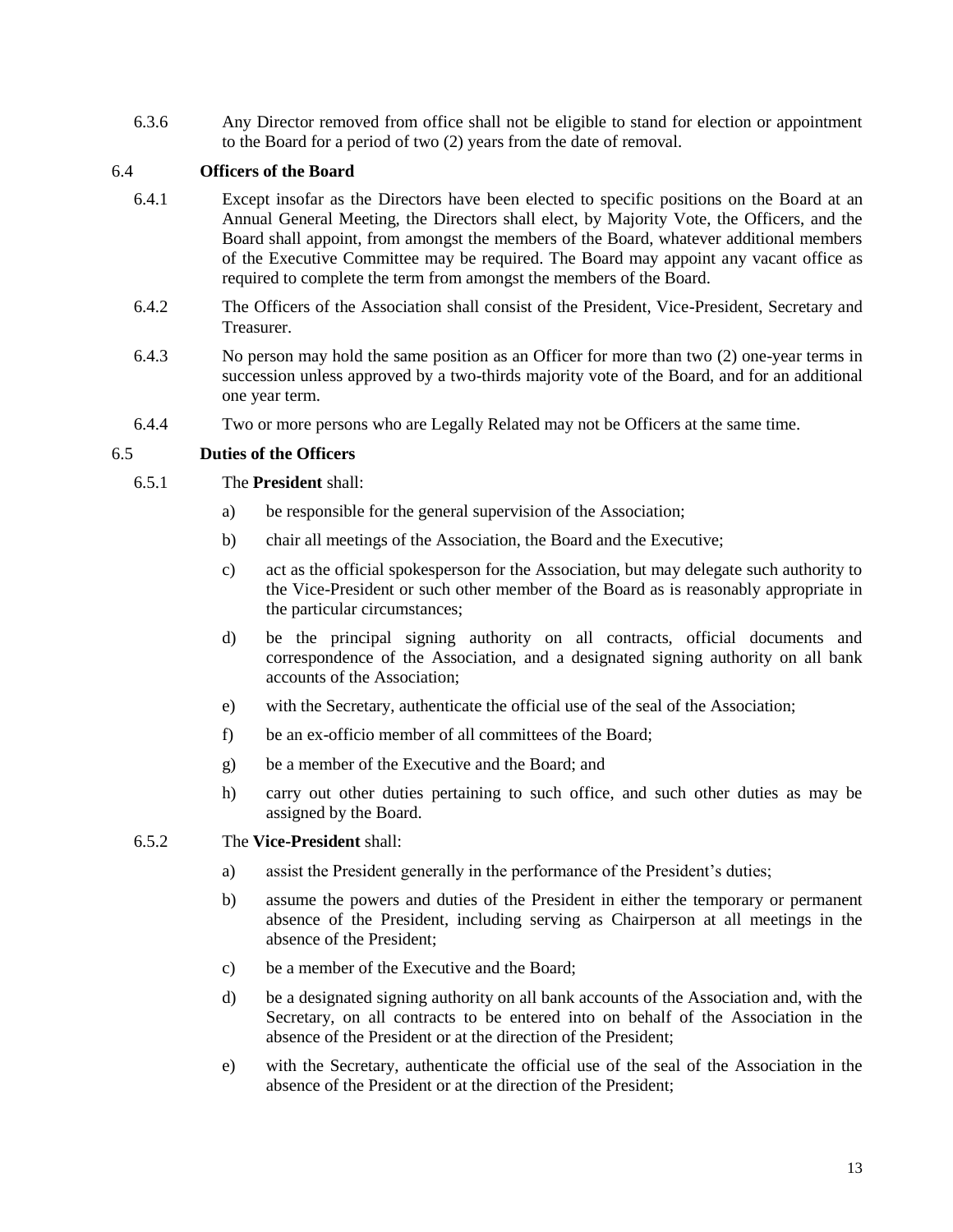- f) chair a standing committee, or represent ad hoc committees at meetings of the Board or Executive, as appropriate in the circumstances; and
- g) carry out such other duties as may be assigned by the Board.

## 6.5.3 The **Secretary** shall:

- a) attend each General Meeting and each meeting of the Board and the Executive and ensure accurate minutes are kept of such meetings;
- b) be in charge of all correspondence of the Association under the direction of the President and the Board;
- c) file the annual return, the audited financial statements, any Special Resolutions, changes in the Directors, amendments to the By-laws and other incorporating documents with the Corporate Registry or any other applicable regulatory body, as required by the Act, and other statutes or laws.
- d) ensure that a record of names and addresses of all Members is kept by the Director responsible for Membership, and cause all notices of various meetings to be sent as required under these By-laws;
- e) ensure that all records of the Association, other than financial records, are properly maintained, including these By-laws and the Policies and Procedures;
- f) keep and ensure the security of the seal of the Association;
- g) with the President or the Vice-President, as applicable, authenticate the use of the seal of the Association;
- h) be a member of the Executive and the Board;
- i) be a designated signing authority on all bank accounts of the Association and, with the President or Vice-President, all contracts to be entered into on behalf of the Association; and
- j) carry out such other duties as may be assigned by the Board.

## 6.5.4 The **Treasurer** shall:

- a) collect all monies payable to the Association and ensure that all monies paid to the Association are deposited in a chartered bank, treasury branch, or trust company chosen by the Board within thirty days after receipt of those monies;
- b) disburse the funds of the Association under the direction of the Board and in compliance with these By-laws, and the Act;
- c) be responsible for the care, custody, control and maintenance of the finances and financial records of the Association;
- d) provide a monthly report of: revenues, expenditures, investments, amounts due and owing to the Association for more than thirty days after the date that such amounts were due to be paid, and be able to advise the Board at any time of the financial position of the Association;
- e) ensure that an audited financial statement for the preceding Fiscal Year is prepared by the appointed auditors and presented at the Annual General Meeting;
- f) be a member of the Executive and the Board;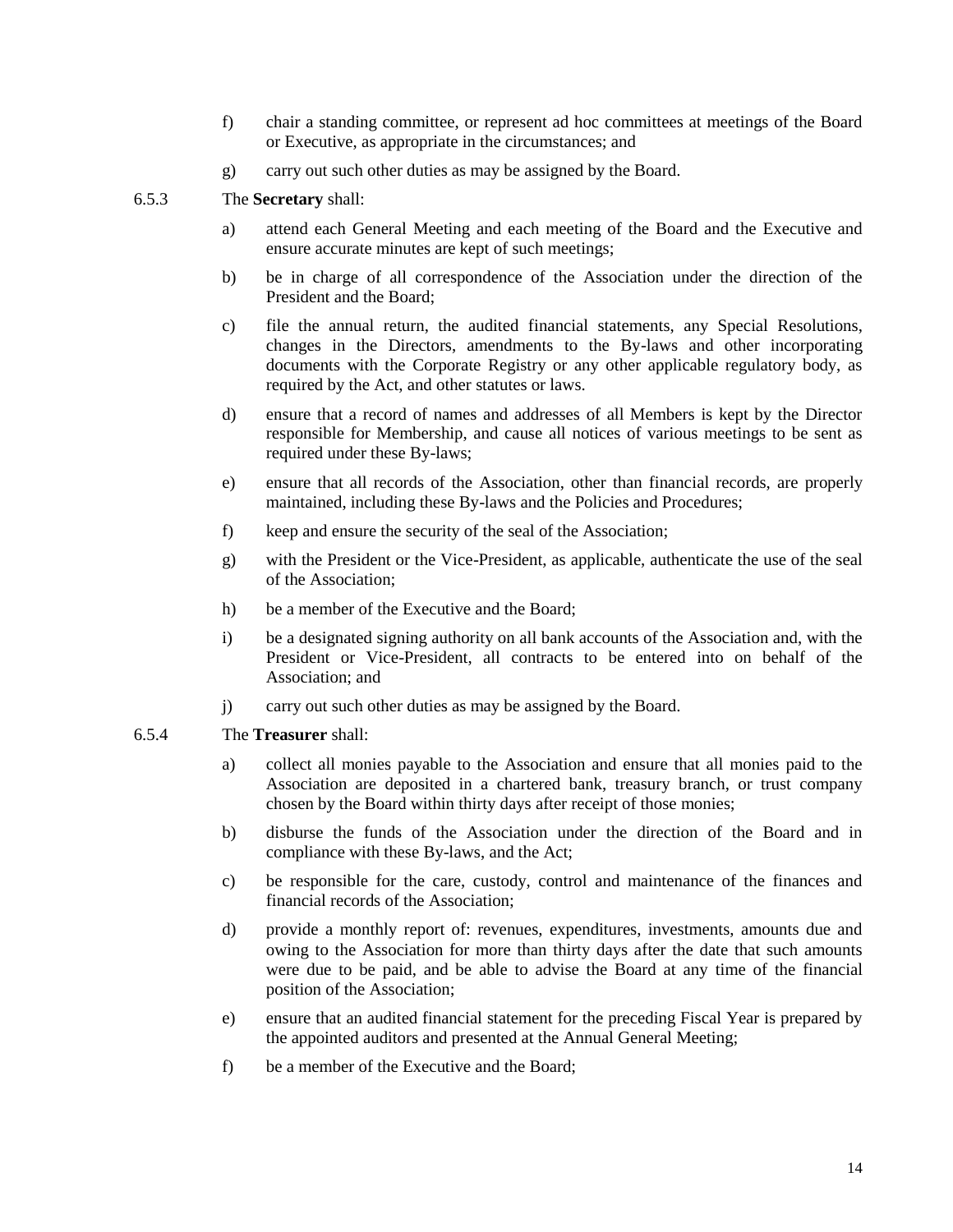- g) be a designated signing authority for all bank accounts of the Association and, in the absence of the President and the Vice-President or at the direction of the President, all contracts to be entered into on behalf of the Association;
- h) chair any finance committee created as a standing committee by the Board; and
- i) carry out such other duties as may be assigned by the Board.

## <span id="page-15-0"></span>6.6 **Committees**

- 6.6.1 The Board may appoint standing or ad hoc committees to assist the Board in its decisions, including such committees as a finance committee, a fundraising committee, a committee to assess traffic issues affecting the Community, a committee to assess land use planning and development affecting the Community, a social committee, a sports committee and a nominating committee.
- 6.6.2 The Membership committee shall be a standing committee. It shall be responsible for the implementation of the annual Membership recruitment effort and maintenance of the register of Members.
- 6.6.3 Subject to clause **5.2** the Nominating Committee shall be a standing committee. It shall be responsible for the recruitment of appropriate candidates for presentation to the Membership for election.
- 6.6.4 The chairperson of any committee shall be a Director of the Board.

## <span id="page-15-1"></span>6.7 **Ancillary Group**

- 6.7.1 From time to time, or as needed to further the Objects of the Association, the Board may authorize the sponsorship or support of an Ancillary Group.
- 6.7.2 An Ancillary Group so sponsored shall have the powers necessary to carry out its purpose, not exceeding the powers of the Association.
- 6.7.3 Each such Ancillary Group shall have a Director appointed by the Board to function as its liaison.
- 6.7.4 If an Ancillary Group is determined by the Board, at any time, to be functioning outside its mandate, the Objects of the Association or these By-laws, the Board, by a two-thirds majority of votes cast, shall terminate the sponsorship or support of that Ancillary Group.

## <span id="page-15-2"></span>6.8 **Affiliated Organization**

- 6.8.1 Upon approval of the Board, the Association may affiliate with any other organization. All positions taken by the Affiliated Organization, which in any manner are designed to represent the Association, shall be presented to the Board for approval or disapproval.
- 6.8.2 If an Affiliated Organization is determined by the Board, at any time, to be representing the Association without its approval, the Board, by a two-thirds majority of votes cast, shall terminate the affiliation.

## <span id="page-15-3"></span>**ARTICLE 7 FINANCE AND OTHER MANAGEMENT MATTERS**

## <span id="page-15-4"></span>7.1 **Registered Office**

7.1.1 The office of the Association shall be located within the City of Calgary.

## <span id="page-15-5"></span>7.2 **Finance and Audit**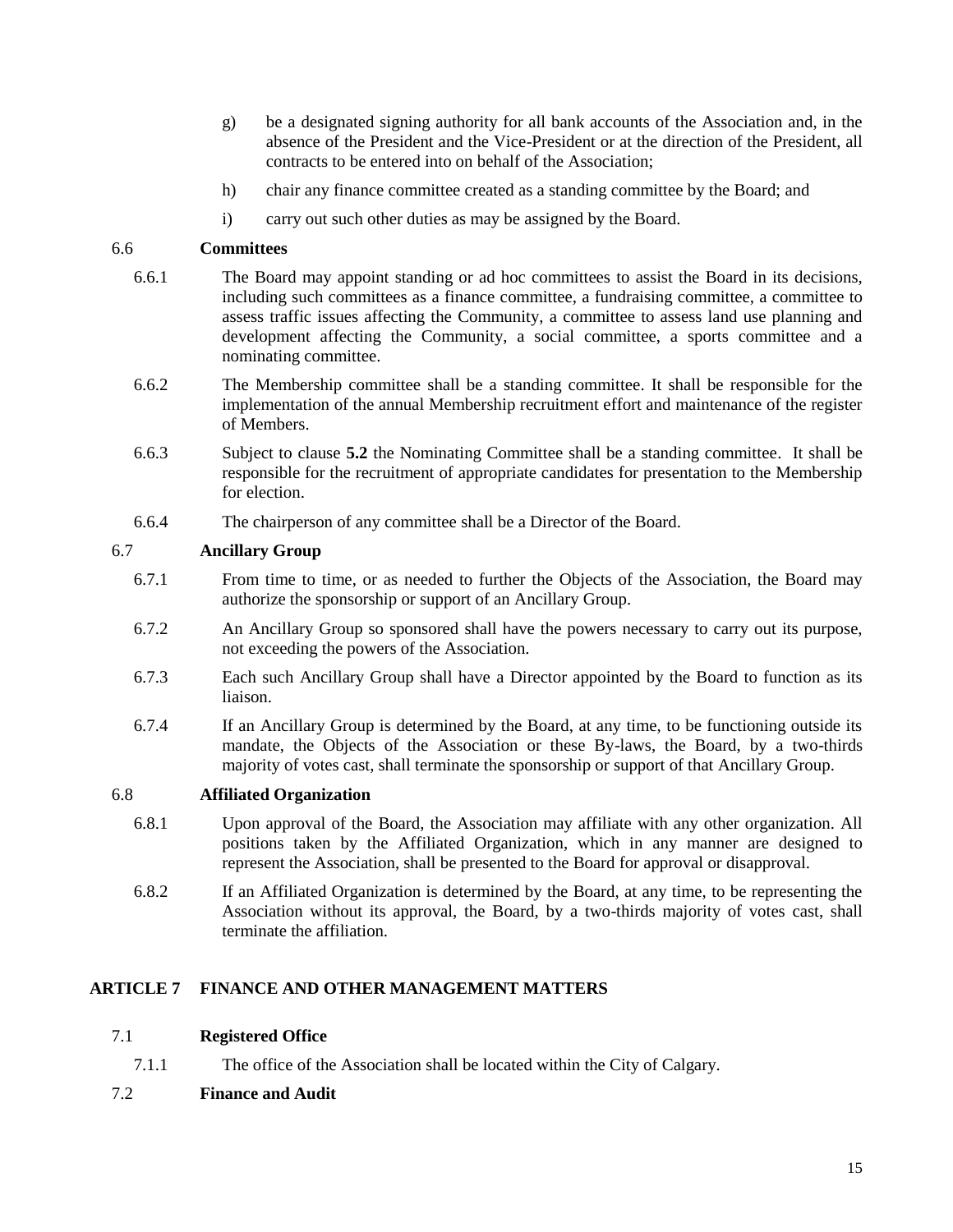- 7.2.1 The Officers designated under these By-laws shall be the signing authorities on the Association's bank accounts. Two signatures of Officers are required on all cheques, and all cheques must be signed by either the President or the Treasurer unless otherwise authorized by them. However, any cheque payable to a Director or to a person with whom a Director is Legally Related shall not be signed by that Director.
- 7.2.2 Acceptance and approval of the budget is approval of any expenditure therein.
- 7.2.3 Approval by a simple majority of the Board is required for any single expenditure not included in the approved budget that exceeds \$500.00.
- 7.2.4 Notwithstanding clauses **7.2.3** the Board may proceed with an expenditure for which approval is required under those Clauses insofar as the expenditure is required in an emergency situation to protect the Facility, provided that such expenditure is then ratified as soon as is feasible under clause **7.2.3** or **7.2.4**, as applicable.
- 7.2.5 The books, accounts and records of the Association shall be audited annually by a duly qualified accountant or by two Voting Members elected for that purpose at the Annual General Meeting, provided that there is no requirement that such a Voting Member be a duly qualified accountant. The Board will determine any remuneration for such services in the discretion of the Board acting reasonably. However, any such auditor or Voting Member may not be:
	- a) a Director;
	- b) a Legally Related Person to a Director; or
	- c) any person who is a business partner or employee of a Director.
- 7.2.6 The audit report contemplated in clause **7.2.5** shall provide a complete and proper statement of the standing of the books for the preceding Fiscal Year. It shall include:
	- a) a statement of whether the auditor has had access to the information required to prepare the audit report;
	- b) a statement of whether the balance sheet and income statement provide an appropriate representation of the financial affairs of the Association; and
	- c) a clear identification of any exceptions discovered during the conduct of the audit.
- 7.2.7 The Association may not borrow any funds without specific authorization through a Special Resolution, provided however that the Board may borrow funds if the Board, by two-thirds majority of the votes cast by the Directors present at the applicable Board meeting, has approved: (i) that financing; (ii) the purpose for which the funds will be used; and (iii) a plan whereby that loan will be paid in full within ninety days after the receipt of the funds.

## <span id="page-16-0"></span>7.3 **Minute Book**

- 7.3.1 The Secretary or other Officer directed by the Board, shall maintain and have charge of the Minute Book of the Association and shall record or cause to be recorded in it the minutes of all proceedings of all General Meetings and meetings of the Board.
- 7.3.2 The Minute Book shall contain the following information:
	- a) a copy of the Certificate of Incorporation of the Association;
	- b) a copy of the Objects of the Association and any Special Resolution altering the Objects;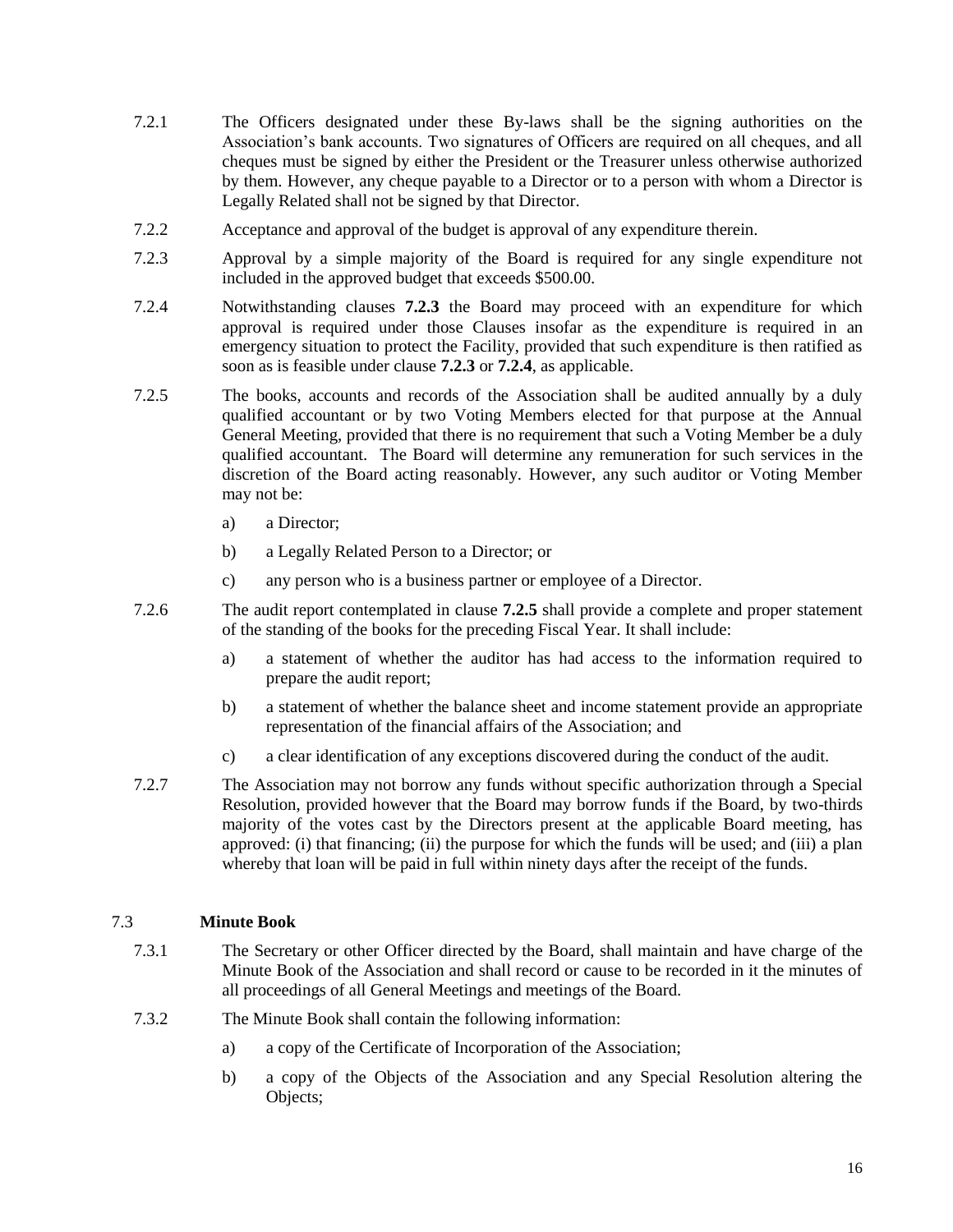- c) a copy of the By-laws of the Association and any Special Resolution altering the Bylaws;
- d) a copy of the Policies and Procedures;
- e) a copy of the Calgary Lease/Licence Agreement and other formal agreements;
- f) a copy of originals of all documents, registers and resolutions required to be maintained or filed by the Act, other statute or law;
- g) a copy of the audited financial statements for the preceding Fiscal Year; and
- h) a copy of each other document directed by the Board to be inserted into the Minute Book.

## <span id="page-17-0"></span>**Inspection of the Books**

- 7.3.3 Subject to any limitations on the disclosure of personal information under the Alberta Personal Information Privacy Act, the books and records of the Association may be inspected by any Voting Member at any time at the registered office of the Association. Any Voting Member wishing to inspect the books or records must give reasonable notice and arrange a time reasonably satisfactory to the President or Secretary.
- 7.3.4 All financial records of the Association are open for inspection by the Members.
- 7.3.5 Other records of the Association are open for inspection by Members, except for records that the Board designates as confidential.
- 7.3.6 Each Director shall at all times have access to such books and records.

## 7.4 **Liability and Indemnification**

- 7.4.1 Each Director of the Association shall be deemed to have assumed office on the express understanding, agreement and condition that each Director, former Director and any person acting as a designated representative of the Association (and the respective heirs, executors, administrators and estate of each such person) shall from time to time and at all times be indemnified and saved harmless by the Association from and against:
	- a) all costs, charges and expenses whatsoever which such person sustains or incurs in or about any action, suit or proceeding that is brought, commenced or prosecuted against that person for or in respect of any act, omission, decision or matter whatsoever in or about the performance of that person's duties; and
	- b) all other related costs, charges and expenses in respect to any such act, omission, decision or matter, including, without limitation, reasonable legal costs on a solicitor and its own client basis.
	- c) However, the indemnification granted in this Clause shall not apply insofar as the act, omission, decision, matter or those costs, charges or expenses pertains or results from the fraud, dishonesty, or bad faith of that person.The Board shall acquire and maintain such insurance coverage as the Board reasonably regards as appropriate to enable the Association to fulfill the responsibilities set forth in this Clause.
- 7.4.2 No Director shall be liable for the acts or omissions of any other Director or employee of the Association, or shall be responsible for any loss or damage due to bankruptcy, insolvency or wrongful act of any person, firm, or corporation dealing with the Association, and no Director shall be liable for any loss due to an oversight, error in judgment or an act or omission in that Director's role for the Association, unless and to the extent that the act or omission is due to fraud, dishonesty or bad faith.